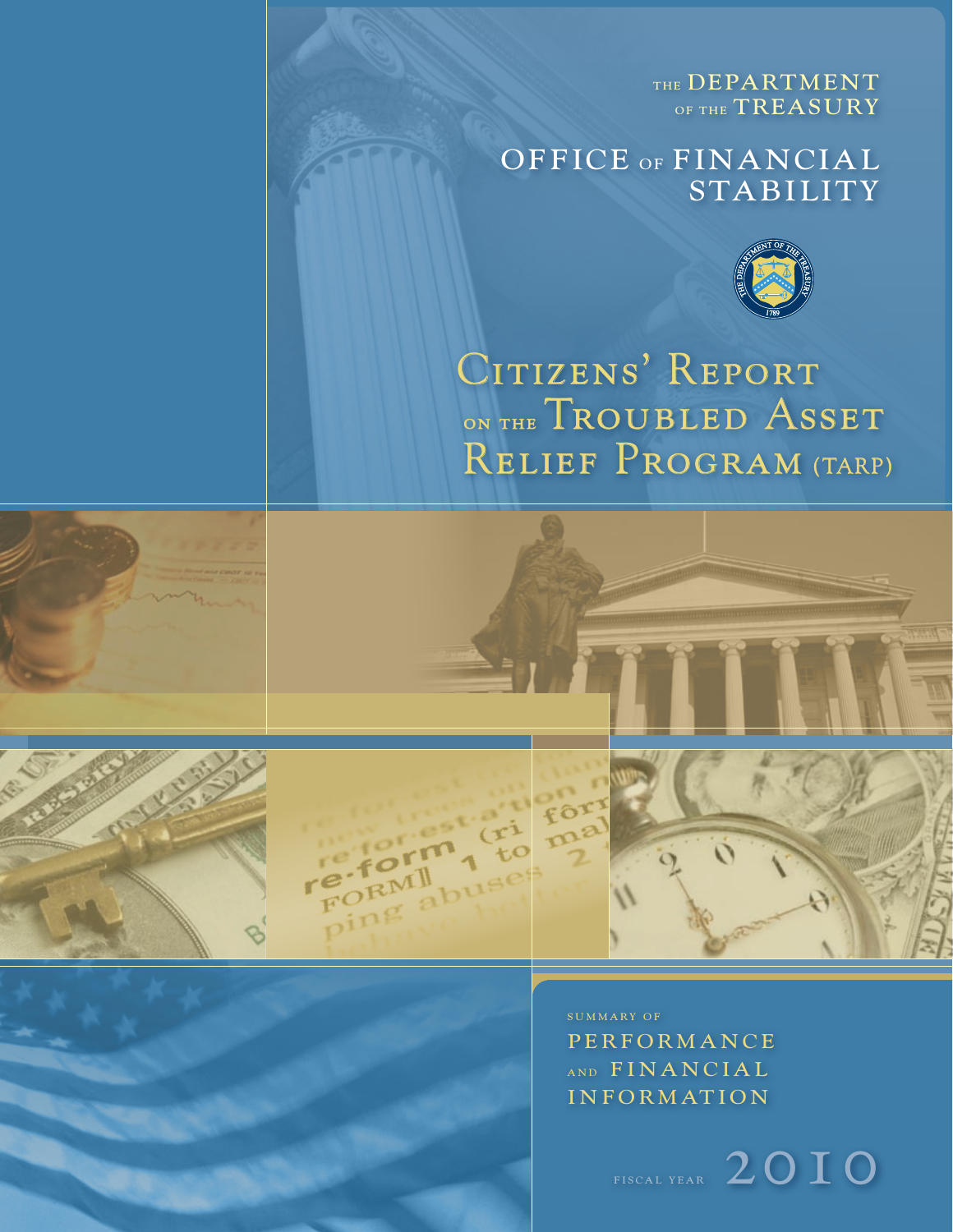## WHERE READERS CAN LEARN MORE

- Treasury's website that details financial stability programs in a simplified format: *[http://www.FinancialStability.gov/](http://www.financialstability.gov/)*
- Comprehensive information on mortgage modification efforts aimed at stabilizing the housing market: *http://www.MakingHomeAffordable.gov*

The Office of Financial Stability's Agency Financial Report (AFR), including the TARP financial statements, Management's Discussion and Analysis of the results and the Government Accountability Office audit opinion: *[http://www.treasury.gov/initiatives/financial-stability/briefing-room/reports/agency\\_reports/Pages/default.aspx](http://www.treasury.gov/initiatives/financial-stability/briefing-room/reports/agency_reports/Pages/default.aspx)*

Treasury's warrant sales provide additional returns beyond dividend payments: *<http://www.treasury.gov/initiatives/financial-stability/briefing-room/reports/other/Pages/default.aspx>*

#### Housing Scorecard:

*[http://portal.hud.gov/hudportal/HUD?src=/initiatives/Housing\\_Scorecard](http://portal.hud.gov/hudportal/HUD?src=/initiatives/Housing_Scorecard)*

#### Housing Finance Agency Hardest Hit Fund:

*<http://www.treasury.gov/initiatives/financial-stability/housing-programs/hhf/Pages/default.aspx>*

#### Congressional Hearings and Testimony:

*[http://www.treasury.gov/initiatives/financial-stability/briefing-room/Pages/press-releases.aspx?tag=4f72d44d](http://www.treasury.gov/initiatives/financial-stability/briefing-room/Pages/press-releases.aspx?tag=4f72d44d-aaa2-4823-9c14-c4ee84cd6091&tag=413e1670-7a51-423d-9f27-c44a2c1b6722)[aaa2-4823-9c14-c4ee84cd6091&tag=413e1670-7a51-423d-9f27-c44a2c1b6722](http://www.treasury.gov/initiatives/financial-stability/briefing-room/Pages/press-releases.aspx?tag=4f72d44d-aaa2-4823-9c14-c4ee84cd6091&tag=413e1670-7a51-423d-9f27-c44a2c1b6722)*

Four different government entities have oversight responsibilities over TARP and produce detailed reports available to the public (See page 10):

Government Accountability Office (GAO) *<http://gao.gov/docsearch/featured/financialmarketsandhousing.html>*

Office of the Special Inspector General for the Troubled Asset Relief Program (SIGTARP) *<http://www.sigtarp.gov/>*

Congressional Oversight Panel (COP) *<http://cop.senate.gov/>*

Financial Stability Oversight Board (FSOB) *<http://www.treasury.gov/initiatives/financial-stability/about/Oversight/FSOB/Pages/finsob.aspx>*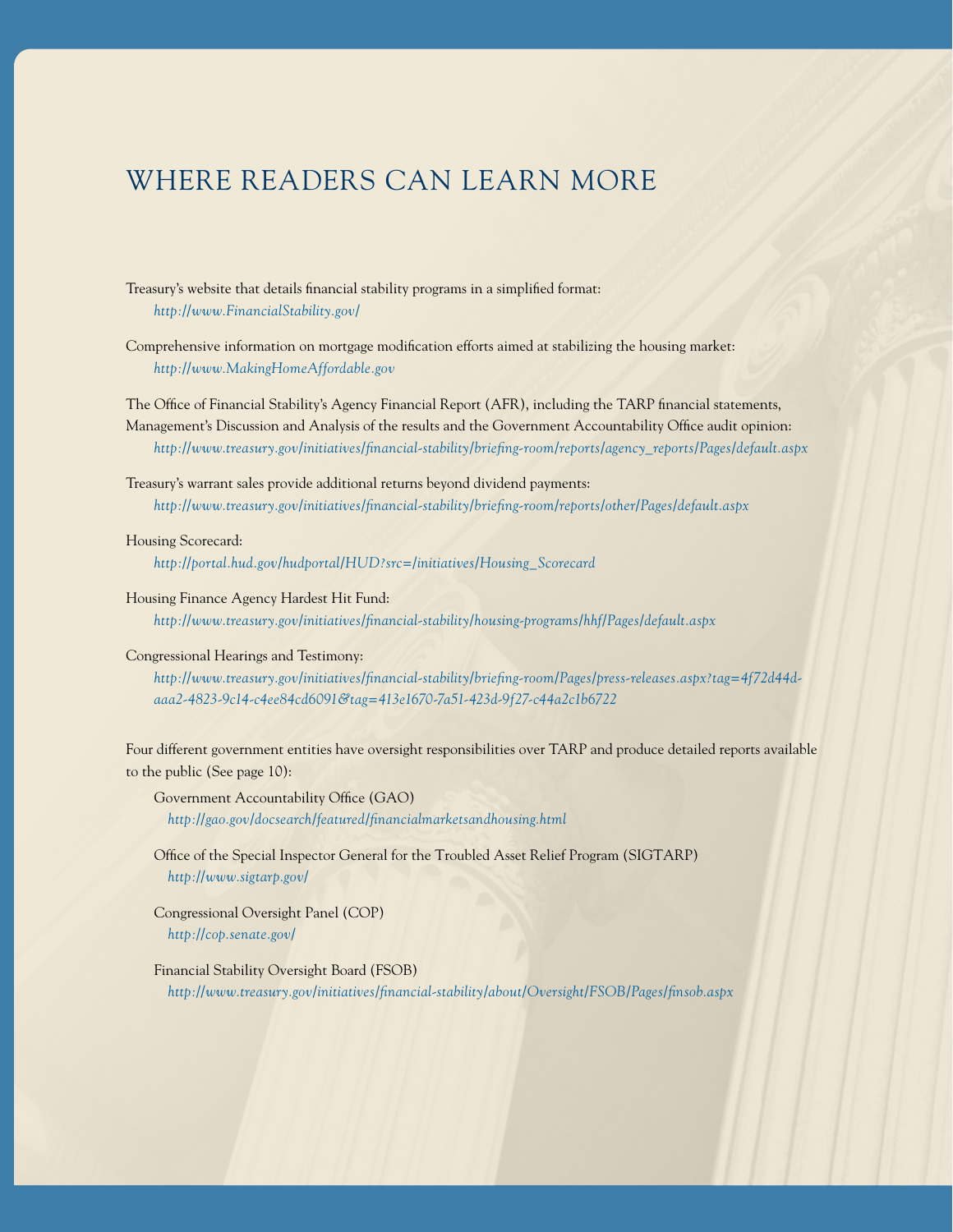# TABLE OF CONTENTS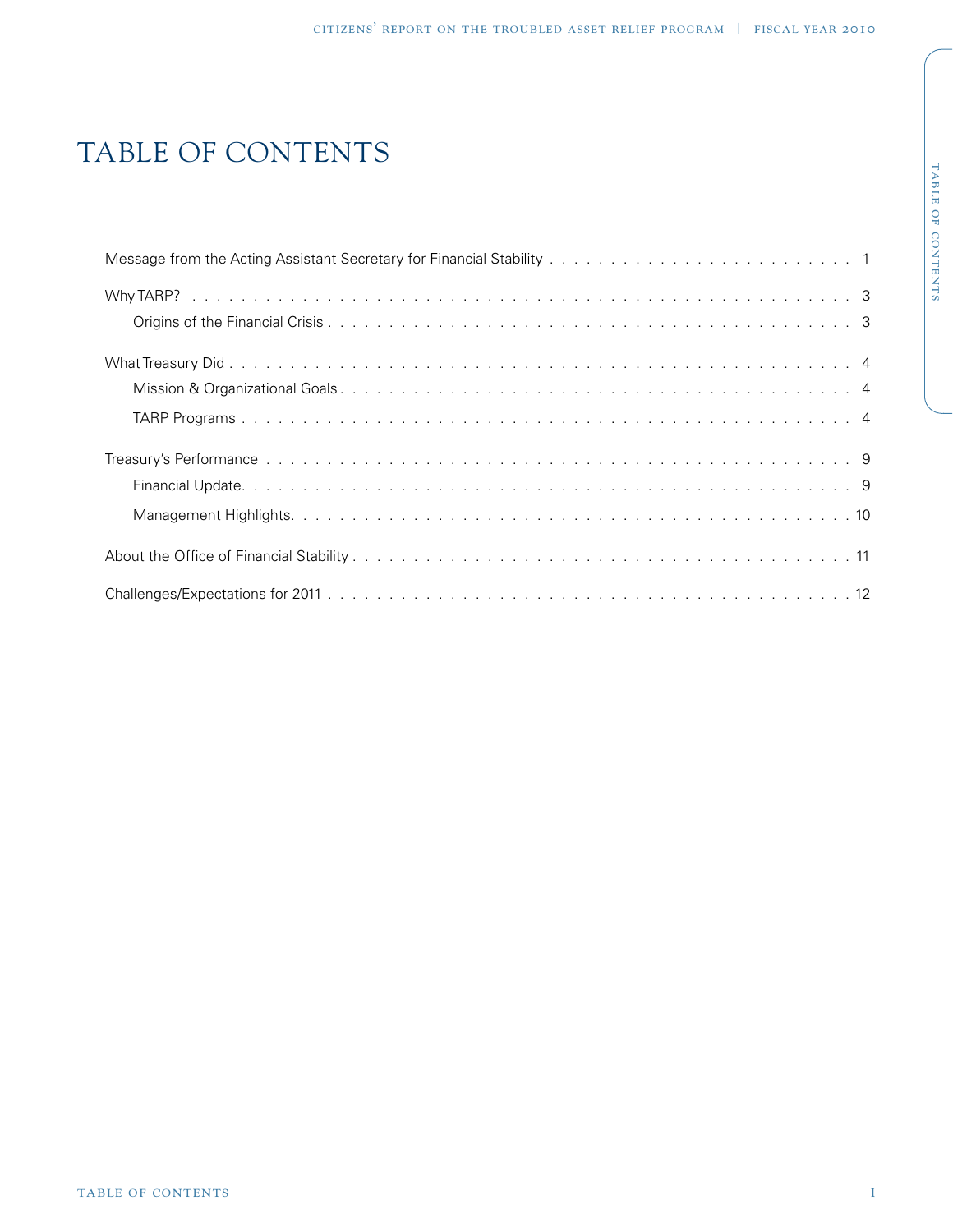the department of the treasury | office of financial stability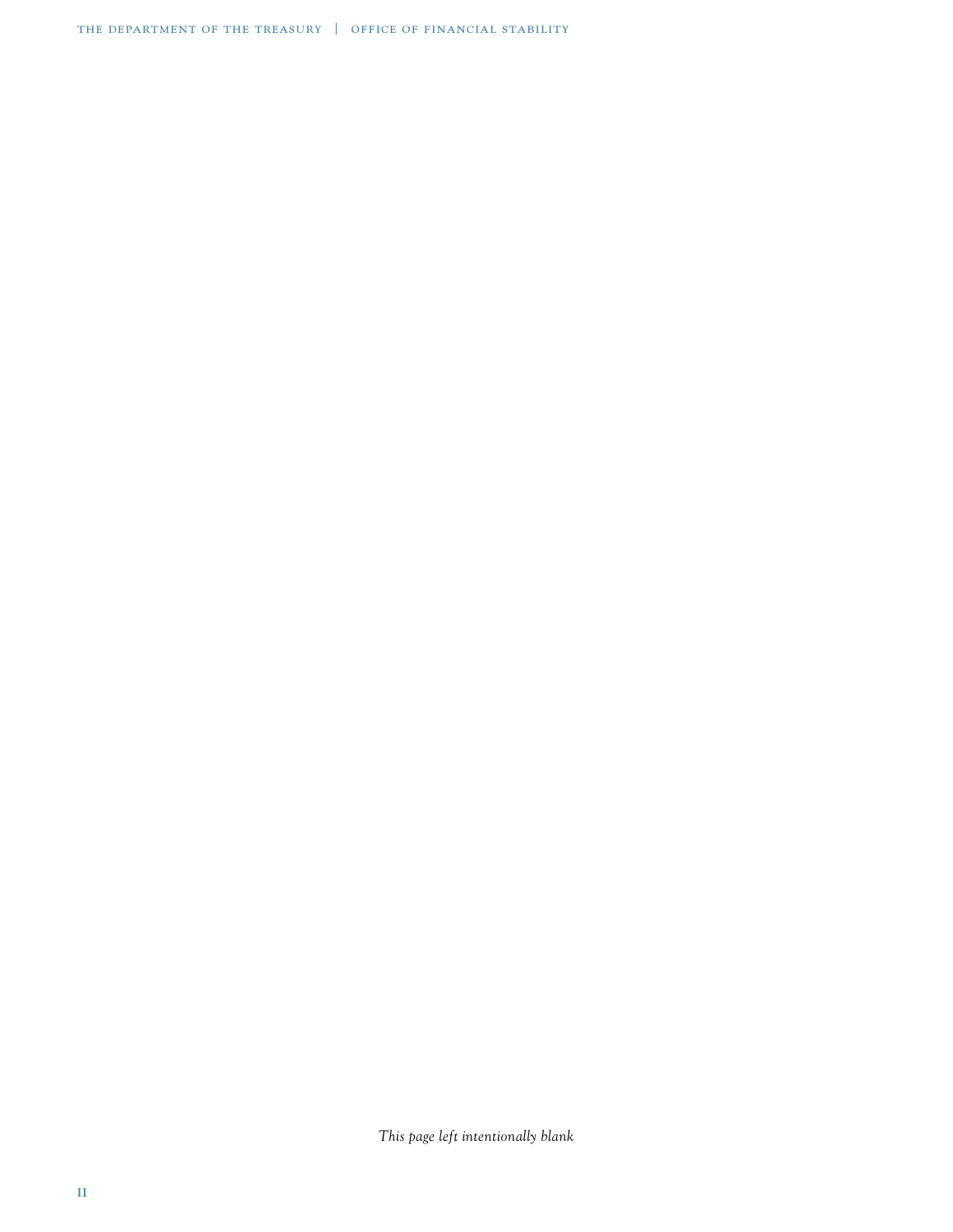# Message from the acting Assistant Secretary for Financial Stability



I am pleased to present the Office of Financial Stability's (OFS) Citizens' Report on the Troubled Asset Relief Program (TARP) for FY 2010. This report describes the financial results of the TARP during its second year. The report provides audited financial statement results, expected lifetime cost information, and a discussion of future challenges.

The Department of the Treasury established the Troubled Asset Relief Program (TARP), pursuant to the Emergency Economic Stabilization Act of 2008 (EESA), which was passed by Congress with bipartisan support in October 2008. In conjunction with other federal government actions, TARP enabled us to avoid a catastrophic collapse of our financial system. TARP helped to stabilize the system and unfreeze the markets for credit and capital, which brought down the cost of borrowing for businesses, individuals, and state and local governments. This in turn helped restore confidence in the financial system and restart economic growth. And, TARP did so faster and at a much lower cost than anyone anticipated.

The TARP was, and is, an enormous commitment of taxpayer money. And it has been unpopular for good reason – no one likes using taxpayer dollars to rescue financial institutions. However, by any objective measure, TARP worked. It helped stop the widespread financial panic we faced in the fall of 2008 and helped prevent what could have been a second Great Depression. Moreover, it did so at a cost that is far less than what most people expected at the time the law was passed.

EESA provided the Secretary of the Treasury with the authority to purchase or guarantee \$700 billion in troubled assets, but it has been clear for some time that TARP will cost taxpayers substantially less than the \$700 billion allocated for programs. In December 2009, the Secretary of the Treasury announced that no more than \$550 billion of the authority would be used. In July 2010, the Dodd-Frank Wall Street Reform and Consumer Protection Act (Dodd-Frank Act) reduced Treasury's cumulative spending authority to \$475 billion, in line with expected investment amounts.

Our most recent analysis of the potential lifetime cost of TARP, based on November 30, 2010 data, suggests that the lifetime cost of TARP could be less than \$50 billion, and less than \$30 billion when considering the entire investment in AIG held by the Treasury. Many of the investments under the program, particularly those aimed at stabilizing banks, have thus far delivered positive returns for taxpayers. The costs of the program are expected to come primarily from the initiatives to help responsible homeowners avoid foreclosure. All other programs and investments, considered as a whole, are likely to result in little or no cost.

The authority to make new commitments under TARP expired on October 3, 2010. This means no new commitments to invest funds can be made. Treasury is moving quickly to recover the federal government's investments, consistent with the duty to promote financial stability and protect taxpayers' interests. Treasury is also continuing to implement the initiatives to help responsible homeowners avoid foreclosure.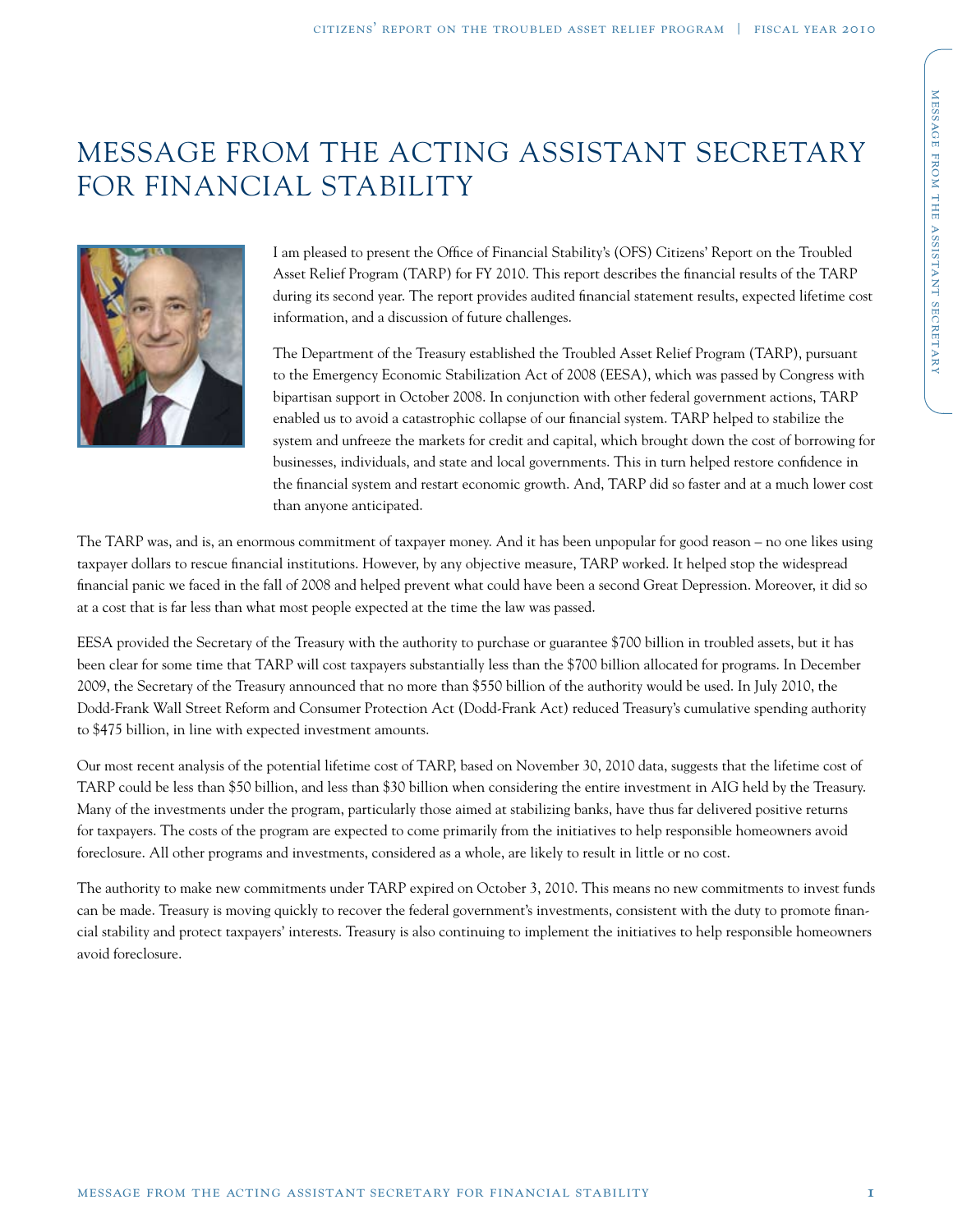Treasury continues to provide detailed information about TARP to insure that taxpayers know how their funds are being used and recouped. Audited financial statements are available for both 2009 and 2010. In addition, Treasury published a Two-Year Retrospective Report on the Troubled Asset Relief Program, which includes information on TARP programs and the effects of TARP and other federal government actions to address the financial crisis. Readers will find these documents and much more information on our website: *http://www.treasury.gov/initiatives/financial-stability/briefing-room/reports/agency\_reports/Pages/default.aspx*

Sincerely,

Tung 7 AL

Timothy G. Massad Acting Assistant Secretary Office of Financial Stability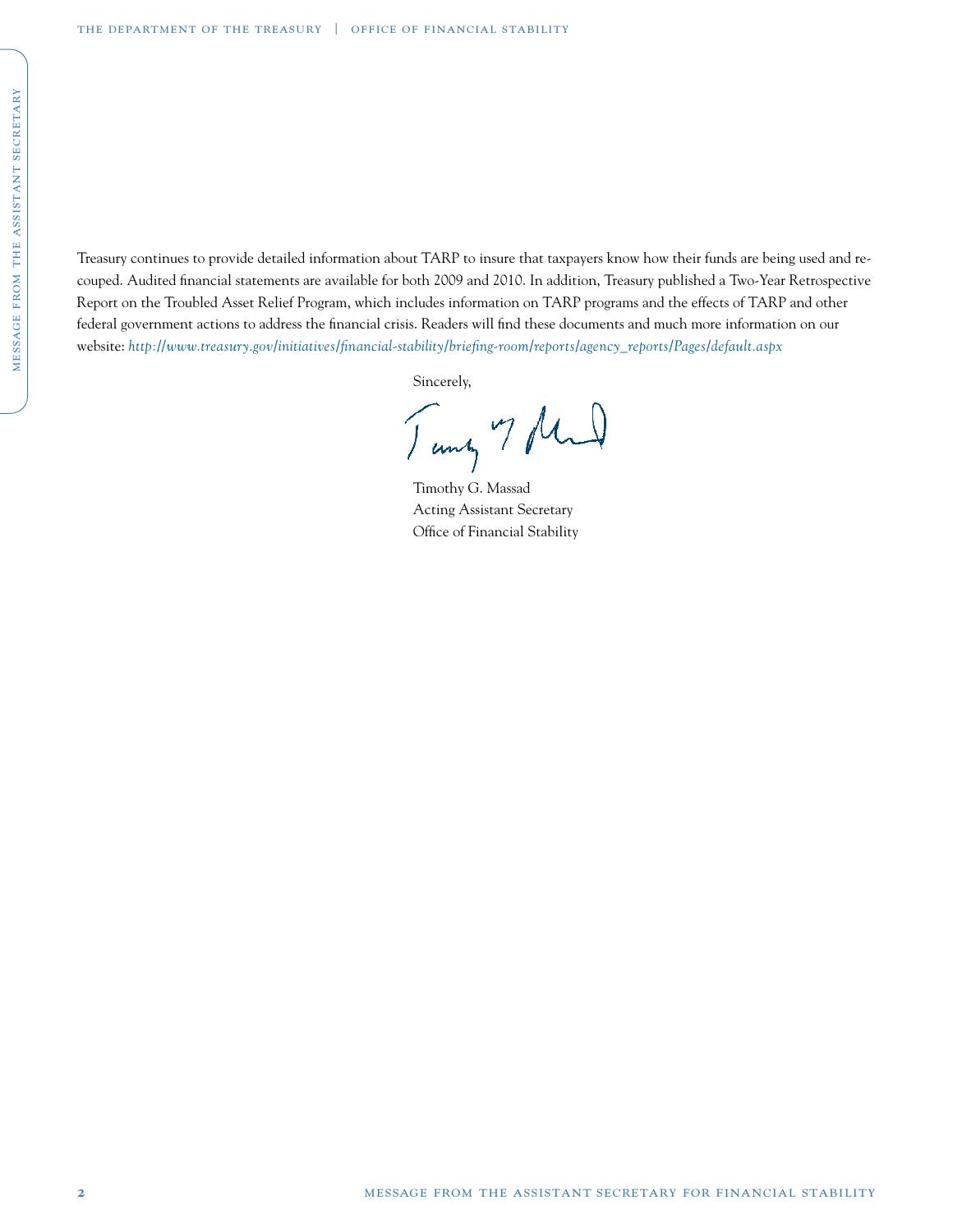## WHY TARP?

### **Origins of the Financial Crisis**

In September 2008, the nation was in the midst of one of the worst financial crises in our history. Across the country, people were rapidly losing confidence in our financial system and in the federal government's ability to safeguard their economic future.

Over the two decades preceding the crisis, the financial system had grown rapidly in an environment of economic expansion and stability. Risks grew in the system without adequate transparency. Lax regulations and loopholes in supervision let firms become highly leveraged and take on too much risk. Ample credit around the world fueled an unsustainable housing boom in the first half of the last decade. When the housing market inevitably turned down, starting in 2006, the pace of mortgage defaults accelerated at an unprecedented rate.

The crisis began in the summer of 2007 and gradually increased in intensity and momentum over the course of the following year. A series of major financial institutions, including Countrywide Financial, Bear Stearns, and IndyMac, failed, and Fannie Mae and Freddie Mac, the largest purchasers and guarantors of home loans in the mortgage market, came under severe stress.

By September 2008, for the first time in 80 years, the U.S. financial system was at risk of collapse and we faced the very real threat of a second Great Depression. Peoples' trust and confidence in the stability of major institutions, and the capacity of the federal government to contain the damage, were vanishing.

Our system of regulation and supervision had failed to constrain the excessive use of leverage and the level of risk in the financial system, and the United States entered this crisis without adequate tools to manage it. The Treasury Department, the Federal Reserve, the FDIC, and other federal government bodies undertook an array of emergency actions to prevent a collapse and the dangers posed to consumers, businesses, and the broader economy. However, the severe conditions our nation faced required additional resources and authorities. Therefore, in late September the Bush Administration proposed the Emergency Economic Stabilization Act of 2008 (EESA), and with the support of Democrats and Republicans in Congress, it was enacted into law on October 3, 2008.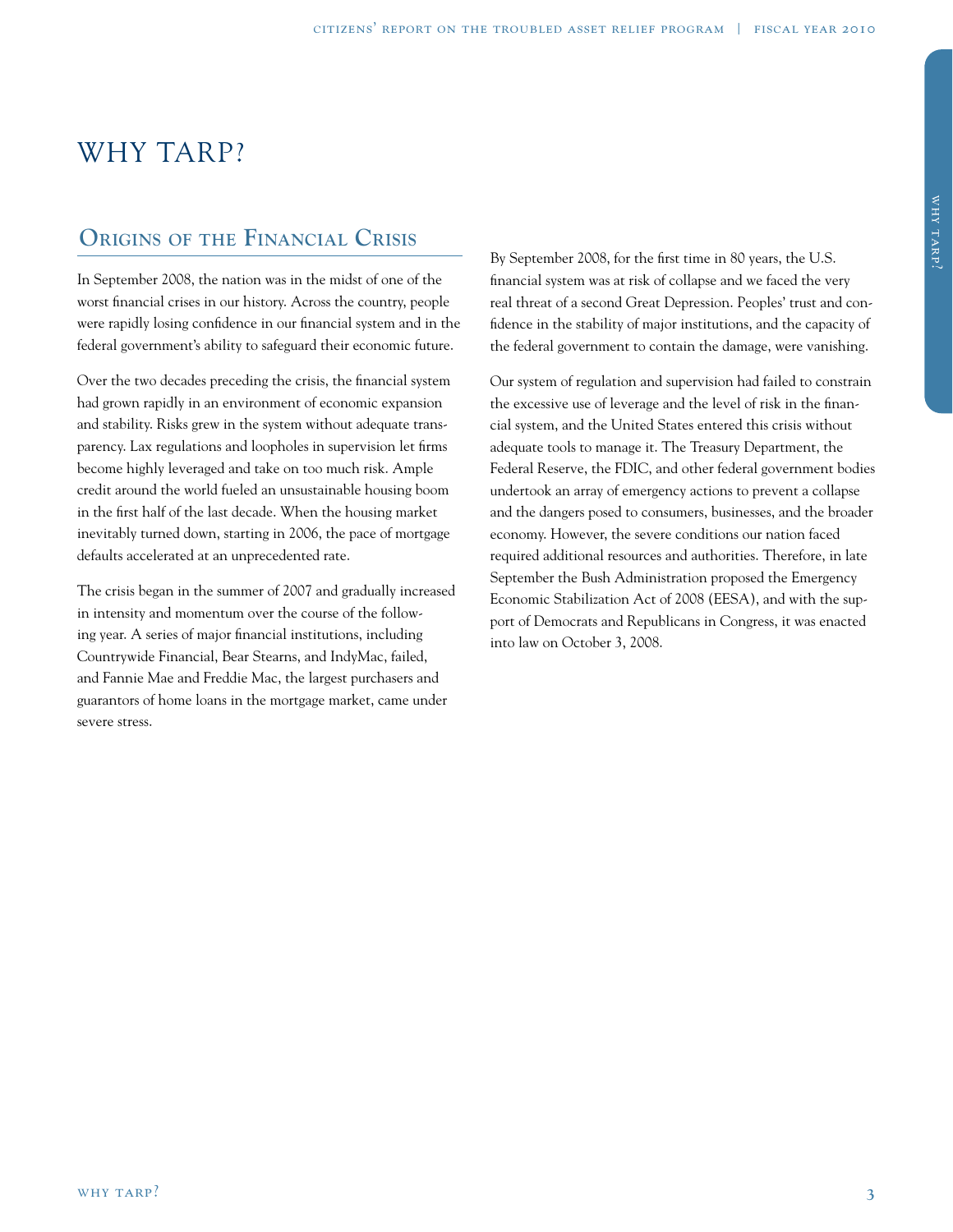## WHAT TREASURY DID

### **Mission & Organizational Goals**

EESA provided the Secretary of the Treasury with the authorities and facilities necessary to restore liquidity and stability to the U.S. financial system. Treasury used this authority to create the Troubled Asset Relief Program (TARP) and established a number of programs to stabilize our financial system and the housing market. The goals for the TARP were to:

#### **Goal 1: Ensure the overall stability and liquidity of the financial system by:**

- Making capital available to viable institutions.
- Providing targeted assistance as needed.
- Increasing liquidity and volume in securitization markets.
- **Goal 2: Prevent avoidable foreclosures and help preserve homeownership**

**Goal 3: Protect taxpayer interests**

### **TARP Programs**

The Office of Financial Stability created the following programs under TARP to meet the goals listed above.

#### **Programs to Invest in Banking Institutions**

Treasury launched a series of programs to stabilize the nation's banking institutions. These consisted of the following:

**Capital Purchase Program:** Treasury launched the Capital Purchase Program (CPP), the largest and most significant program under EESA, on October 14, 2008. Through the CPP, Treasury made capital investments in over 700 banks and thrifts deemed viable by their regulators, including over 400 small community banks. The CPP was designed to bolster the capital position of viable institutions of all sizes and, in doing so, to build confidence in these institutions and the financial system as a whole. With the additional capital, CPP participants were better equipped to undertake new lending and continue to provide other services to consumers and businesses, while absorbing write-downs and charge-offs on loans that were not performing. Treasury closed this program to new investments in December 2009. As of January 31, 2011, of the \$205 billion invested, \$173 billion has already been recovered, and an additional \$24 billion in income has been received. A total of 104 banks had fully repaid their investments. Treasury remains invested in 564 banks. Overall, it is expected that the American taxpayers will realize a profit on these investments.

- **Targeted Investment Program:** Treasury established the Targeted Investment Program (TIP) to provide additional or new funding to financial institutions that were critical to the functioning of the financial system. Treasury invested \$20 billion in each of Bank of America and Citigroup under the TIP. These investments were in addition to those that the banks received under the CPP. In December 2009, both participating institutions repaid their TIP investments in full, with dividends. Treasury also received warrants from each bank, which were subsequently sold and provided the taxpayer with additional gain on the investments. TIP was closed in December 2009 and has resulted in a profit to the taxpayer.
- **Asset Guarantee Program:** Under the Asset Guarantee Program (AGP), Treasury acted to support the value of certain assets held by qualifying financial institutions, by agreeing to absorb a portion of the losses on those assets if necessary. Treasury, the Federal Reserve, and the FDIC conducted the program jointly. Like the Targeted Investment Program, it was designed for financial institutions whose failure could harm the financial system and reduce the potential for "spillover" to the broader financial system and economy. The Asset Guarantee Program is closed. No Treasury payments were made and taxpayers realized a profit of \$3 billion from the premiums and the termination agreements with the participating institutions.

#### **Community Development Capital Initiative:** Treasury launched the Community Development Capital Initiative to help viable certified Community Development Financial Institutions (CDFIs) and the communities they serve cope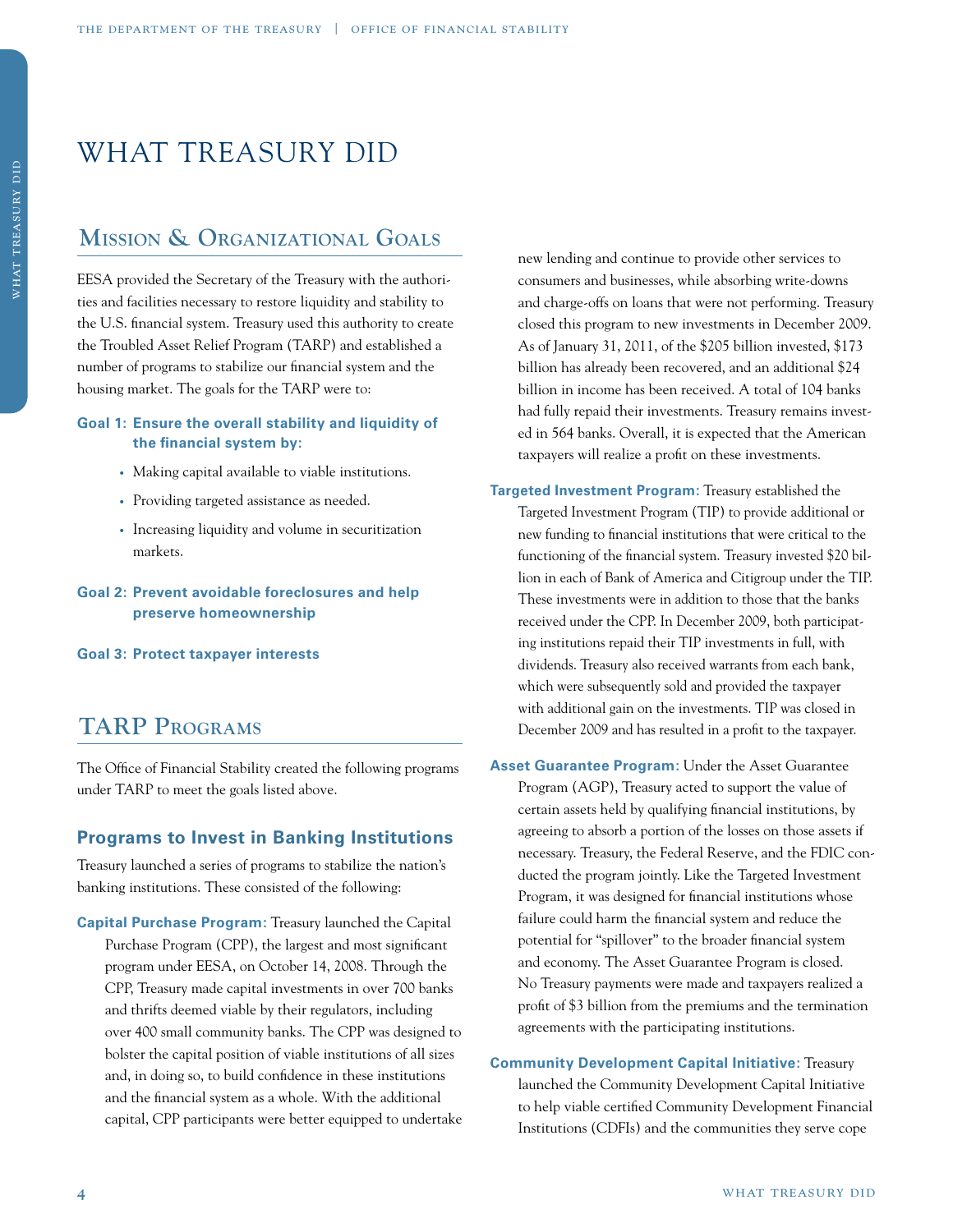with effects of the financial crisis.<sup>1</sup> Treasury provided a total of \$570 million in funding to 84 small institutions under this program, which was closed in September 2010.

#### **Credit Market Programs**

Treasury also launched several programs designed to restart the markets on which businesses — especially small businesses and consumers depend for financing. These included:

**Term Asset-Backed Securities Loan Facility:** The Term Asset-Backed Securities Loan Facility (TALF) was a joint Federal Reserve-Treasury program that was designed to restart the asset-backed securitization markets (ABS) that historically have helped to fund a substantial share of credit to consumers and businesses. Since TALF was launched in March 2009, new issuances of asset-backed securities have averaged \$10.5 billion per month, compared to less than \$2 billion per month during the height of the financial crisis. TALF closed to new lending in June 2010. Treasury does not currently expect to incur any losses on the program.

**Public-Private Investment Program:** The purpose of the Legacy Securities Public Private Investment Program (PPIP) was to draw new private capital into the market for legacy securities,<sup>2</sup> by matching TARP funds with private capital to purchase legacy mortgage-related securities (RMBS<sup>3</sup> and CMBS<sup>4</sup>). This program helped return liquidity to key markets for financial assets and clean up the balance sheets of major financial institutions. Since the announcement of PPIP in March 2009, prices for eligible residential and commercial mortgage-backed securities have increased by as much as 75 percent. And, while the funds are still

- 1 A Community Development Financial Institution (CDFI) is a financial institution that focuses on providing financial services to low- and moderate-income, minority and other underserved communities, and is certified by the CDFI Fund, an office within Treasury that promotes economic revitalization and community development.
- 2 Legacy Securities are commercial mortgage-backed securities and non-agency RMBS issued prior to 2009 that were originally rated AAA or an equivalent rating by two or more ratings agencies without ratings enhancement and that are secured directly by actual mortgage loans, leases or other assets and not other securities.
- 3 Residential Mortgage-Backed Securities (RMBS) are a type of securities representing an interest in a pool of similar mortgages bundled together by a financial institution. The Non-Agency term means that the securities are not guaranteed or issued by Freddie Mac, Fannie Mae, any other GSE, Ginnie Mae, or a U.S. federal government agency.
- 4 Commercial Mortgage-Backed Securities (CMBS) are financial instruments representing an interest in a commercial real estate mortgage or a group of commercial real estate mortgages.

in their early ramp-up phase, they have been successful in earning a positive return for taxpayers.

#### **Small Business and Community Lending Initiatives:**

The Small Business Administration's (SBA) 7(a) Loan Guarantee Program assists start-up and existing small businesses that face difficulty in obtaining loans through traditional lending channels. To ensure that credit flows to entrepreneurs and small business owners, Treasury developed the SBA 7(a) Securities Purchase Program to purchase SBA guaranteed securities from pool assemblers. By purchasing in the open market, Treasury injected liquidity — providing cash to pool assemblers — enabling those entities to purchase additional loans from loan originators. Treasury provided a total of \$370 million in funding under this program which was closed in September 2010.

#### **Other Investment Programs**

#### **American International Group, Inc. (AIG) Investment**

**Program:** In September 2008, the Federal Reserve and Treasury concluded that the imminent failure of American International Group (AIG), then the largest provider of conventional insurance in the world, could have catastrophic implications for the financial system and the economy. Therefore, in the fall of 2008, the Federal Reserve and Treasury stepped in to prevent AIG's disorderly failure and the associated risks to the economy. After TARP was enacted, the Treasury and the Federal Reserve continued to work together to find a way to safely address the challenges posed by AIG. Over the last two years, AIG and federal officials have worked to restore the financial condition of the company, dispose of non-core assets, and focus the company on its core businesses. In addition, AIG, Treasury, and the Federal Reserve completed a restructuring plan in January 2011, which enabled AIG to repay the Federal Reserve \$47 billion and provided Treasury with a pathway to recover its investment as well. Although ultimate recovery depends on market prices, at current prices, the government would recover every single dollar invested in AIG and may also realize a profit.

#### **Automotive Industry Financing Program:** The

Automotive Industry Financing Program (AIFP) was launched in December 2008 to prevent a significant disruption of the U.S. automotive industry, because the potential for such a disruption posed a systemic risk to financial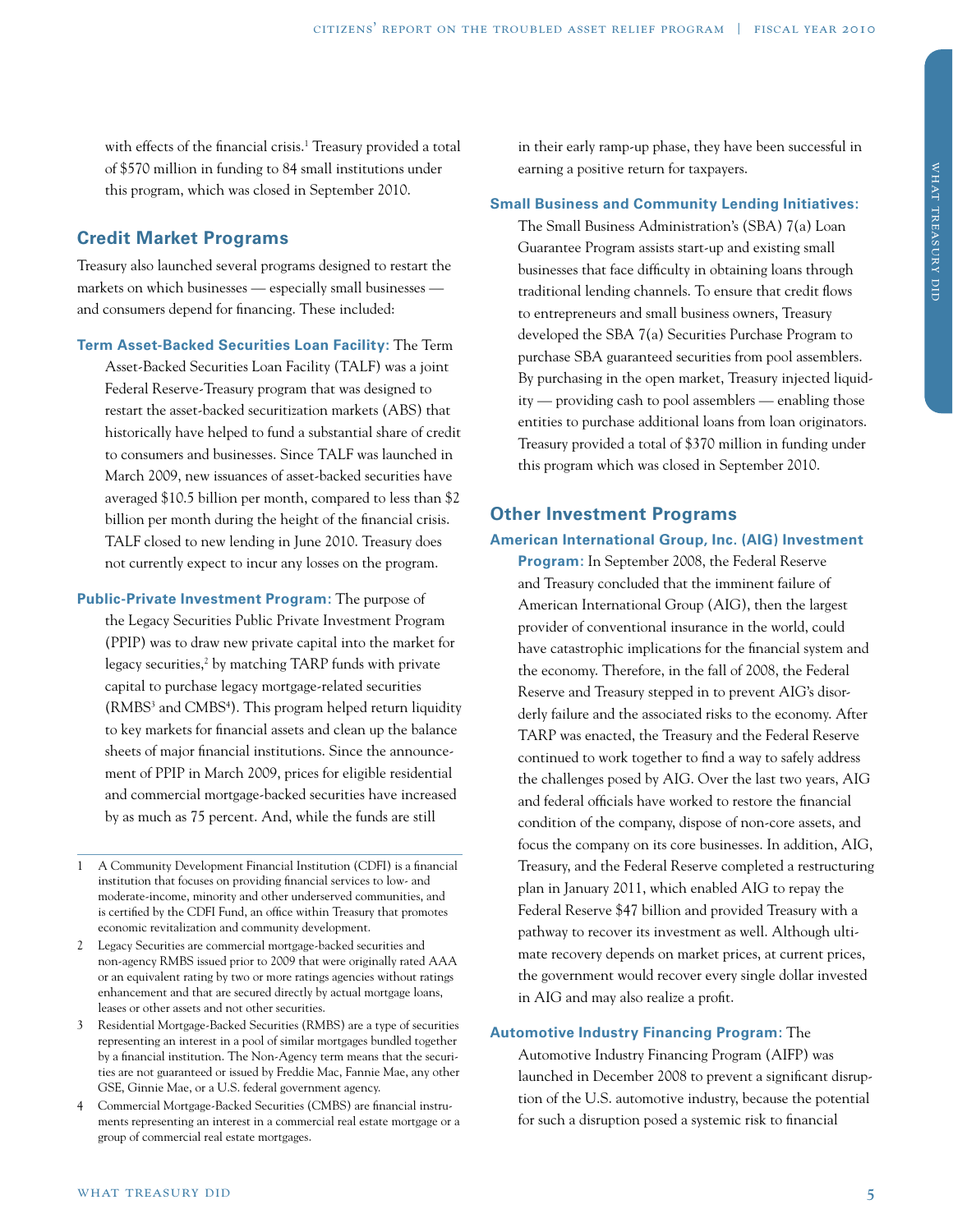market stability and would have had a negative effect on the economy including millions of additional job losses. Recognizing that both GM and Chrysler were on the verge of collapse, the Bush Administration extended temporary loans to both companies and their financing entities in December 2008.

When the Obama Administration took office it conditioned additional investments on each company and its stakeholders developing viable restructuring plans. Both companies rose to meet the challenge and sacrifices were made by unions, dealers, creditors, and other stakeholders. The restructurings of GM and Chrysler were achieved through bankruptcy court proceedings in record time. As a result, General Motors Company and Chrysler Group LLC are now competitive and viable companies, supporting American jobs and the economy. Operating results have improved, the industry has added jobs, and the TARP investments have begun to be repaid.

Last November, GM completed an initial public offering in which Treasury sold part of its interest and recovered \$13.5 billion for the taxpayer. Treasury has also received additional repayments from GM. Treasury has also converted nearly half of its interest in Ally Financial (formerly GMAC) to common stock, which will accelerate Treasury's ability to exit this investment.

To date, Treasury has received a total of \$30 billion in repayments or income on the total of \$82 billion invested in the industry. Although Treasury estimates that it will incur a slight loss on the investments in the automotive industry, the investments succeeded in stabilizing the industry and helping to restore it to health.

#### **Treasury Housing Programs under TARP**

To reduce the number of foreclosures and help preserve homeownership, in February 2009, Treasury committed up to \$46 billion in TARP funds for housing programs. The TARP housing programs were not meant to prevent all foreclosures but to focus on helping responsible, but struggling, homeowners to keep their homes, and reduce the spillover effects of foreclosures on neighborhoods, communities, the financial system and the economy. These programs fall into three initiatives: (1) the Making Home Affordable (MHA) program; (2) the Housing Finance Agency Hardest Hit Fund (HHF); and (3) the FHA Short Refinance option.

**Making Home Affordable:** The MHA program includes the Home Affordable Modification Program (HAMP) under which Treasury contracts with mortgage servicers to modify the mortgages of responsible homeowners at risk of foreclosure to an affordable level that is sustainable over time. Treasury makes incentive payments to the homeowners, servicers, and investors for those modifications. As the housing crisis has evolved, Treasury has responded to other problems such as underwater mortgages and unemployment by creating additional programs under MHA. These additional programs support the modification of second lien loans, encourage the reduction of principal so the home is more affordable, help provide temporary relief for unemployed borrowers, and support short sales or deeds-in-lieu of foreclosure for those eligible homeowners for whom staying in their homes is not an option.

To protect taxpayers, MHA housing initiatives have strict eligibility criteria to ensure that taxpayer resources are helping responsible but struggling homeowners and not those with million dollar houses or vacation homes or investment properties. We also use pay-for-success incentives, which means that funds are spent only when the modifications are made permanent and thereafter only as long as those contracts remain in place. Therefore, funds will be disbursed over many years.

Since the programs launched in April 2009, more than 1.4 million homeowners have entered into HAMP trials and experienced temporary reductions in their mortgage payments. Of these, almost 580,000 homeowners converted to permanent modifications. These homeowners are experiencing a 37 percent median reduction in their mortgage payments—averaging more than \$500 per month.

Homeowners in HAMP permanent modifications continue to perform well over time, with re-default rates lower than industry norms. December 2010 data for the Making Home Affordable Program (MHA) shows that after 12 months, nearly 85 percent of homeowners remain in a permanent modification. Homeowners in HAMP permanent modifications have already reduced their mortgage obligations by more than \$4.5 billion to date.

In addition, MHA has transformed the way the mortgage servicing industry deals with struggling homeowners. Because of MHA, servicers have developed constructive private-sector options to foreclosure. Where there was once no consensus among loan servicers about how to respond to borrowers in need of assistance, HAMP established a universal affordability standard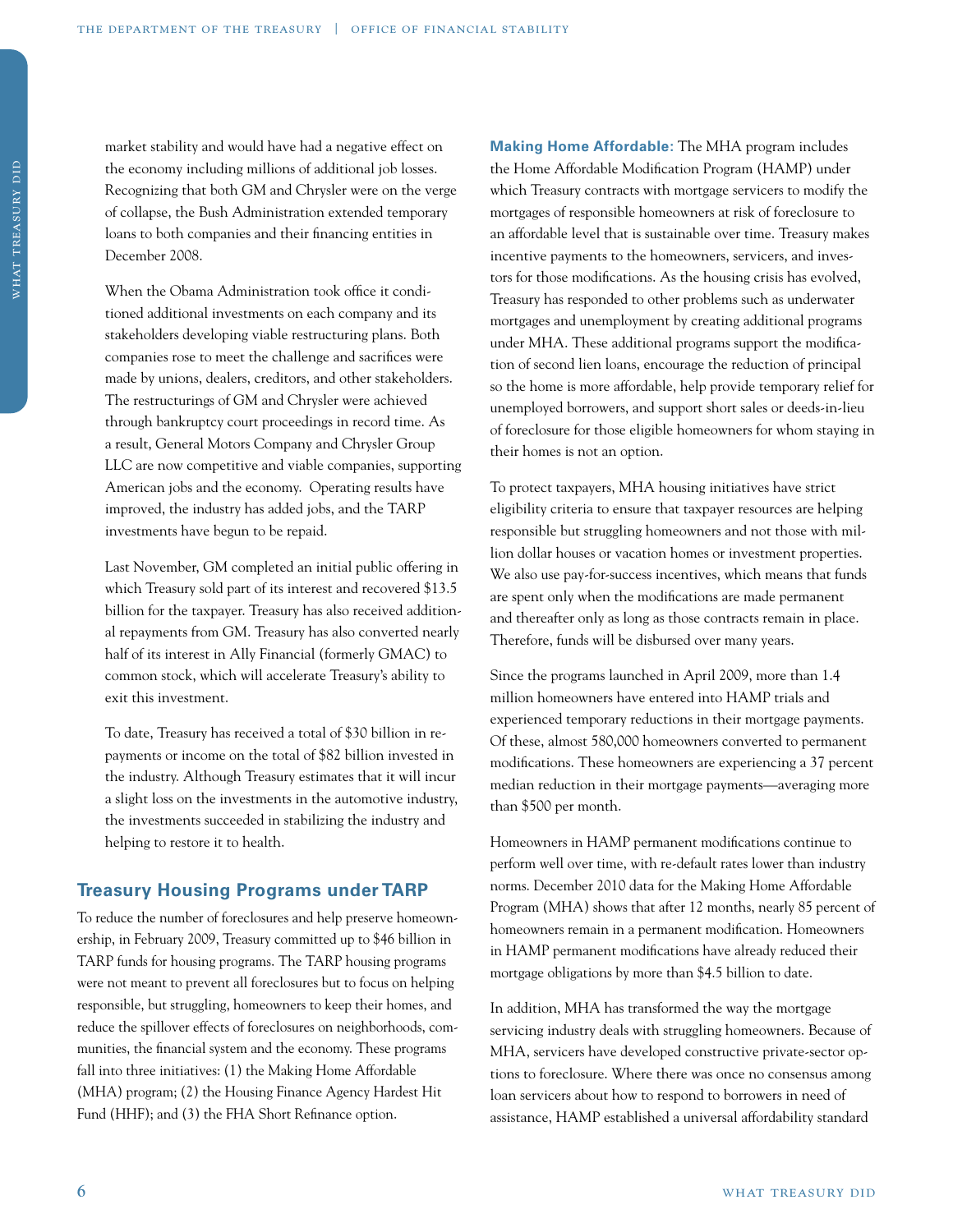as well as borrower protections that are now viewed as industry best practices. As a direct and indirect result, millions of families are still in their homes today because of these programs. They have avoided the intense pain, cost, and disruption of losing their homes. Their neighbors and their local communities have benefited as well.

#### **The Housing Finance Agency Hardest Hit Fund:**

Treasury has also implemented the \$7.6 billion HHF program to provide targeted aid to families in those states hit hardest by the housing market downturn and unemployment. The program provides state Housing Finance Agencies (HFAs) in 18 states and the District of Columbia with funding to design and implement programs that respond to their specific challenges and help prevent foreclosures and bring stability to their housing markets.

**FHA Short Refinance Program:** Finally, Treasury has worked jointly with the Department of Housing and Urban Development (HUD) to establish the FHA Short Refinance option. This program, which began in September 2010, allows eligible borrowers who are current on their mortgages but owe more than their homes are worth, to refinance into a FHA-guaranteed loan if the lender writes off at least 10 percent of the existing loan.

The total cost of the TARP-funded housing programs cannot exceed and may end up being less than \$46 billion, which is the maximum amount committed to that purpose. Unlike other TARP programs, the funds allocated to the housing programs will not be repaid.

#### **Budgetary Resources**

Treasury used the TARP authority to make equity investments, loans and asset guarantees in a range of financial institutions. In exchange for this assistance, Treasury, on behalf of the taxpayer, received financial instruments including equity (preferred and common stock), debt, warrants, and additional notes from these companies. As noted above, Treasury expects that most of this funding will be repaid.

The Dodd-Frank Wall Street Reform and Consumer Protection Act<sup>5</sup> (the Dodd-Frank Act) amended EESA, capping the total purchase and guarantee authority under TARP at a cumulative \$475 billion. Treasury reduced the TARP program allocations

| <b>Dollars in billions</b>                                                                             |                                                                                              |                                  |                                        |                                                  |                                             |
|--------------------------------------------------------------------------------------------------------|----------------------------------------------------------------------------------------------|----------------------------------|----------------------------------------|--------------------------------------------------|---------------------------------------------|
|                                                                                                        | <b>Purchase</b><br><b>Price or</b><br><b>Guaranteed</b><br><b>Amount</b><br><b>Obligated</b> | <b>Total</b><br><b>Disbursed</b> | <b>Investment</b><br><b>Repayments</b> | <b>Outstanding</b><br><b>Balance<sup>1</sup></b> | <b>Income</b><br>from<br><b>Investments</b> |
| <b>Banking Programs</b>                                                                                |                                                                                              |                                  |                                        |                                                  |                                             |
| Capital Purchase<br>Program                                                                            | \$204.9                                                                                      | \$204.9                          | \$152.5                                | \$49.8                                           | \$19.8                                      |
| <b>Targeted Investment</b><br>Program                                                                  | 40.0                                                                                         | 40.0                             | 40.0                                   | 0.0                                              | 4.2                                         |
| Asset Guarantee<br>Program                                                                             | 5.0                                                                                          | 0.0                              | 0.0                                    | 0.0                                              | 0.7                                         |
| <b>Credit Market Programs</b>                                                                          |                                                                                              |                                  |                                        |                                                  |                                             |
| Consumer and<br><b>Business Lending</b><br>Initiative                                                  | 5.3                                                                                          | 0.9                              | 0.0                                    | 0.9                                              | 0.0                                         |
| <b>Public Private</b><br><b>Investment Program</b>                                                     | 22.4                                                                                         | 14.1                             | 0.4                                    | 13.7                                             | 0.2                                         |
| <b>Other Investment Programs</b>                                                                       |                                                                                              |                                  |                                        |                                                  |                                             |
| American<br><b>International Group</b><br><b>Investment Program</b>                                    | 69.8                                                                                         | 47.6                             | 0.0                                    | 47.6                                             | 0.0                                         |
| Automotive Industry<br><b>Financing Program</b>                                                        | 81.8                                                                                         | 79.7                             | 11.2                                   | 67.2                                             | 2.9                                         |
| <b>Treasury Housing</b><br><b>Programs Under</b><br><b>TARP</b>                                        | 45.6                                                                                         | 0.5                              | N/A                                    | N/A                                              | N/A                                         |
| Sub-Totals                                                                                             | \$474.8                                                                                      | \$387.7                          | \$204.1                                | \$179.2                                          | \$27.8                                      |
| <b>Additional AIG</b><br><b>Common Stock</b>                                                           | N/A                                                                                          | N/A                              | N/A                                    | 21.0                                             | 0.0                                         |
| Total                                                                                                  | \$474.8                                                                                      | \$387.7                          | \$204.1                                | \$200.2                                          | \$27.8                                      |
| <sup>1</sup> Total disbursements less repayments do not equal the outstanding balance. The outstanding |                                                                                              |                                  |                                        |                                                  |                                             |

**Table 1: TARP Summary — From TARP Inception through September 30, 2010**

balance is affected by certain non-cash items including capitalized interest of \$0.3 billion, writeoffs totaling \$3.9 billion, and losses on two preferred stock transactions of \$0.2 billion.

to conform to these limitations. As of September 30, 2010, Treasury had cumulative commitments (as defined in the Dodd-Frank Act) amounting to \$474.8 billion, as shown in Table 1.

Table 1 provides a financial summary for TARP programs since TARP inception on October 3, 2008, through September 30, 2010. For each program, the table gives the face value of the amount obligated for each program, the amount actually disbursed, repayments to Treasury from program participants, net outstanding balance as of September 30, 2010, and cash inflows on the investments for each program in the form of dividends, interest or other fees.

<sup>5</sup> Pub. L. 111-203.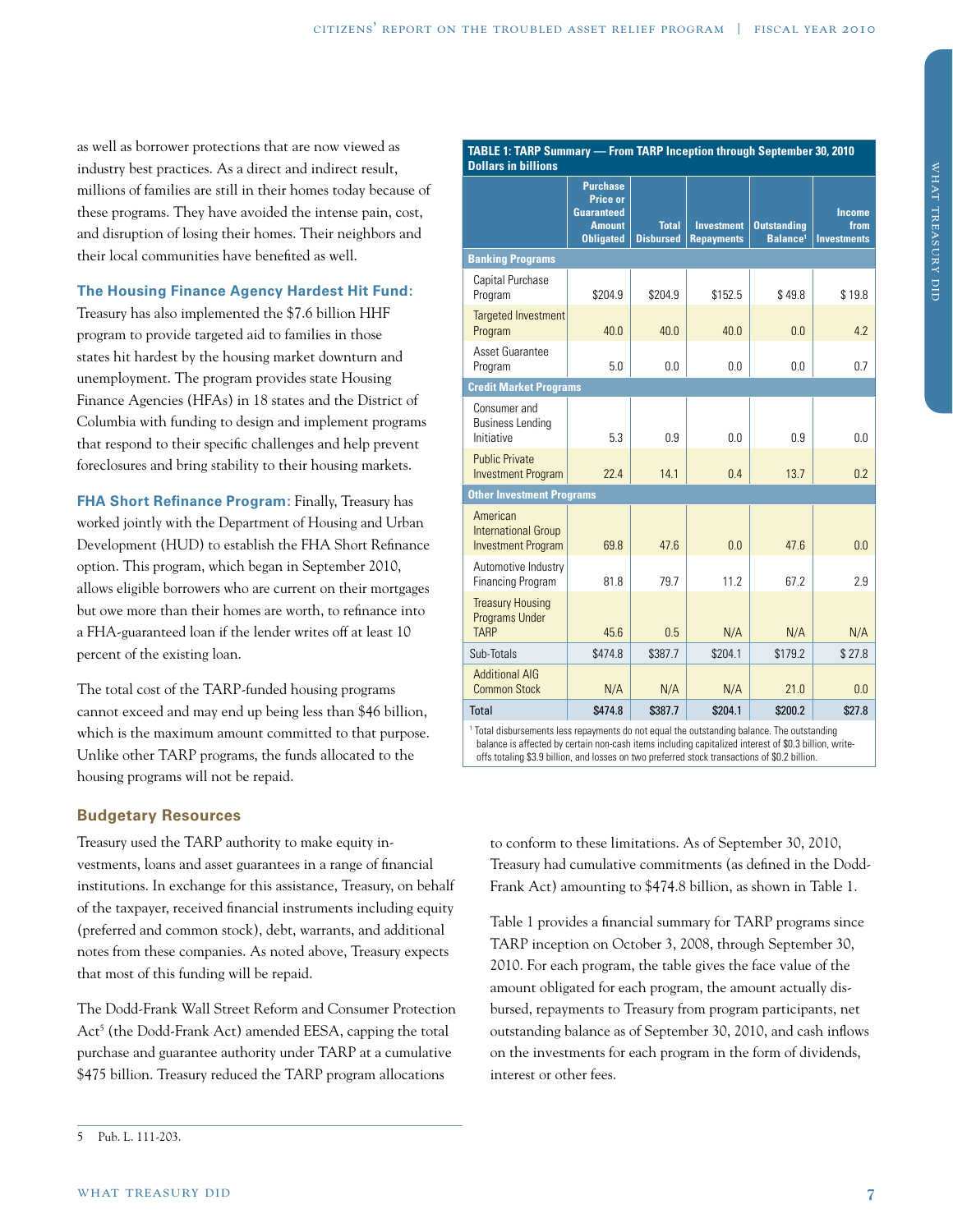| ŀ<br>í<br>í |  |
|-------------|--|
| ï<br>I      |  |
| ŀ<br>I<br>ı |  |
| ī<br>I      |  |
|             |  |

| <b>TABLE 2: Net Income (Cost) of TARP Operations</b><br><b>Dollars in millions</b> |                                                       |                                                         |                                                                            |  |  |
|------------------------------------------------------------------------------------|-------------------------------------------------------|---------------------------------------------------------|----------------------------------------------------------------------------|--|--|
| <b>TARP Program</b>                                                                | For the<br><b>Year Ended</b><br>September 30,<br>2010 | For the<br><b>Period Ended</b><br>September 30,<br>2009 | <b>From TARP's</b><br><b>Inception</b><br>through<br>September 30,<br>2010 |  |  |
| <b>Banking Programs</b>                                                            |                                                       |                                                         |                                                                            |  |  |
| Capital Purchase Program                                                           | $$$ $(3,861)$                                         | \$15,033                                                | \$11,172                                                                   |  |  |
| <b>Targeted Investment Program</b>                                                 | 1,879                                                 | 1,927                                                   | 3,806                                                                      |  |  |
| Asset Guarantee Program                                                            | 1,505                                                 | 2,201                                                   | 3,706                                                                      |  |  |
| <b>Credit Market Programs</b>                                                      |                                                       |                                                         |                                                                            |  |  |
| <b>Consumer and Business</b><br>Lending Initiative                                 | (306)                                                 | 339                                                     | 33                                                                         |  |  |
| <b>Public Private Investment</b><br>Program                                        | 704                                                   |                                                         | 704                                                                        |  |  |
| <b>Other Investment Programs</b>                                                   |                                                       |                                                         |                                                                            |  |  |
| <b>American International Group</b><br><b>Investment Program</b>                   | 7.668                                                 | (30, 427)                                               | (22, 759)                                                                  |  |  |
| Automotive Industry Financing<br>Program                                           | 16,614                                                | (30, 477)                                               | (13, 863)                                                                  |  |  |
| Total Net Subsidy Income (Cost)                                                    | \$24,203                                              | \$(41, 404)                                             | \$(17, 201)                                                                |  |  |
| <b>Additional TARP (Costs)</b>                                                     |                                                       |                                                         |                                                                            |  |  |
| <b>Treasury Housing Programs</b><br>under TARP                                     | (825)                                                 | (2)                                                     | (827)                                                                      |  |  |
| <b>Administrative Costs</b>                                                        | (296)                                                 | (167)                                                   | (463)                                                                      |  |  |
| <b>Total Net (Cost of) Income</b><br>from TARP Operations                          | \$23,082                                              | \$(41, 573)                                             | \$(18, 491)                                                                |  |  |

#### **Financial Performance Snapshot**

For FY 2010, Treasury's cumulative net costs for financial statement purposes are estimated at \$18.5 billion based on the \$387.7 billion in funds disbursed under TARP programs. This is a \$23.1 billion decrease from FY 2009 estimates and represents significantly improved performance of investments and higher than anticipated repayments. While the housing program will result in a cost since the funds will not be repaid, investment programs, as a whole, are likely to provide positive returns to taxpayers. Table 2 reflects cost for disbursements through September 30, 2010 and 2009.

Please note that the costs reflected in this table are for the financial statements, only relate to disbursed funds through September 30, 2010 and 2009, and therefore are different than lifetime cost estimates made for budgetary purposes, which include assumptions about future disbursements.

#### **Comparison of Estimated Lifetime TARP Costs over Time**

Market conditions and the performance of specific financial institutions will be critical to determining the lifetime cost of TARP. Table 3 provides information on how Treasury's estimated lifetime cost of TARP has changed over time. This table assumes that all expected investments (e.g. AIG, PPIP) and disbursements for Treasury hous-

| <b>TABLE 3: Estimated Lifetime TARP Costs (Income)</b><br>(Dollars in billions) |                                                                  |                                                                |                                                                      |                                                                                                                                    |                                                                     |  |
|---------------------------------------------------------------------------------|------------------------------------------------------------------|----------------------------------------------------------------|----------------------------------------------------------------------|------------------------------------------------------------------------------------------------------------------------------------|---------------------------------------------------------------------|--|
| <b>Program</b>                                                                  | <b>Estimated</b><br><b>Lifetime Cost</b><br>on March 31.<br>2010 | <b>Estimated</b><br><b>Lifetime Cost</b><br>on May 31,<br>2010 | <b>Estimated</b><br><b>Lifetime Cost</b><br>on September<br>30, 2010 | <b>Pro-forma Lifetime</b><br><b>Cost Assuming AIG</b><br><b>Restructuring and</b><br><b>October 1, 2010</b><br><b>Market Price</b> | <b>Estimated</b><br><b>Lifetime Cost on</b><br>November 30.<br>2010 |  |
| <b>Banking Programs</b>                                                         |                                                                  |                                                                |                                                                      |                                                                                                                                    |                                                                     |  |
| Capital Purchase Program                                                        | (9.8)                                                            | (9.4)                                                          | \$(11.2)                                                             | \$(11.2)                                                                                                                           | \$(12.4)                                                            |  |
| <b>Targeted Investment Program</b>                                              | (3.8)                                                            | (3.8)                                                          | (3.8)                                                                | (3.8)                                                                                                                              | (3.8)                                                               |  |
| Asset Guarantee Program                                                         | (3.1)                                                            | (3.0)                                                          | (3.7)                                                                | (3.7)                                                                                                                              | (3.7)                                                               |  |
| <b>Credit Market Programs</b>                                                   |                                                                  |                                                                |                                                                      |                                                                                                                                    |                                                                     |  |
| Consumer and Business Lending Initiative                                        | 3.0                                                              | (0.4)                                                          | (0.1)                                                                | (0.1)                                                                                                                              | (0.0)                                                               |  |
| <b>Public Private Investment Program</b>                                        | 0.5                                                              | 0.5                                                            | (0.7)                                                                | (0.7)                                                                                                                              | (0.2)                                                               |  |
| <b>Other Investment Programs</b>                                                |                                                                  |                                                                |                                                                      |                                                                                                                                    |                                                                     |  |
| AIG Investment Program                                                          | 45.2                                                             | 44.9                                                           | 36.9                                                                 | 5.1                                                                                                                                | 8.0                                                                 |  |
| Auto Industry Financing Program                                                 | 24.6                                                             | 26.9                                                           | 14.7                                                                 | 14.7                                                                                                                               | 14.8                                                                |  |
| Subtotal                                                                        | 56.6                                                             | 55.7                                                           | 32.1                                                                 | 0.3                                                                                                                                | (2.6)                                                               |  |
| Treasury Housing Programs under TARP                                            | 48.8                                                             | 45.6                                                           | 45.6                                                                 | 45.6                                                                                                                               | 45.6                                                                |  |
| Subtotal                                                                        | 105.4                                                            | 101.3                                                          | 77.7                                                                 | 45.9                                                                                                                               | 48.3                                                                |  |
| Additional AIG Commom Stock                                                     | N/A                                                              | N/A                                                            | (21.0)                                                               | (21.0)                                                                                                                             | (20.1)                                                              |  |
| Total                                                                           | \$105.4                                                          | \$101.3                                                        | \$56.7                                                               | \$24.9                                                                                                                             | \$28.2                                                              |  |

ing programs under TARP are completed, and adheres to government budgeting guidance. Table 3 is consistent with the estimated lifetime cost disclosures on the TARP web site at *www.financialstability.gov*.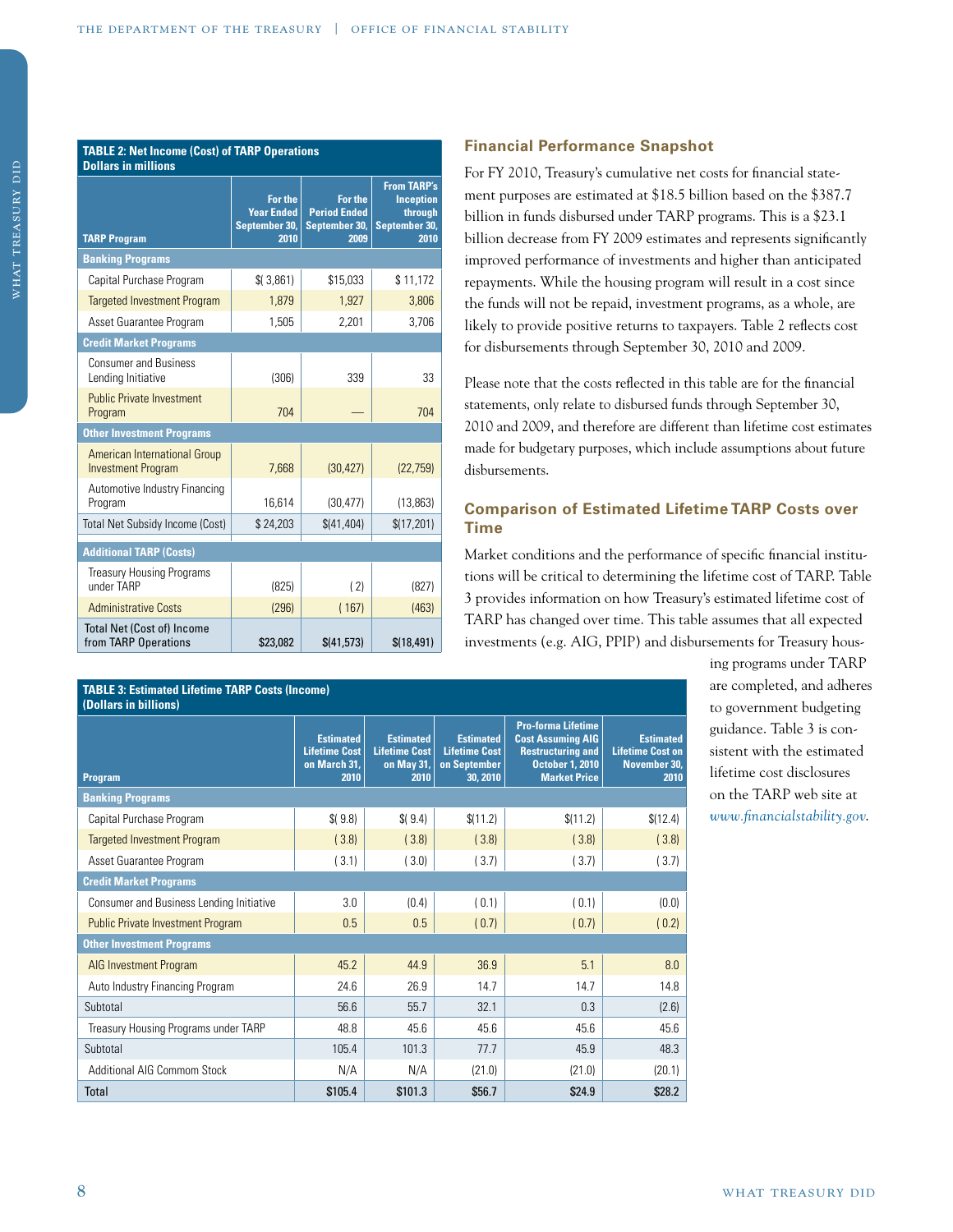## TREASURY'S PERFORMANCE

### **Financial Update**

Since September 30, 2010, TARP has recovered even more in taxpayer funds and completed other actions that will reduce the ultimate cost of TARP.

#### **American International Group Restructuring and Recapitalization**

On September 30, 2010, AIG announced a restructuring plan designed to accelerate the timeline for its repayment of the government and put taxpayers in a considerably stronger position to recoup their investment in the company. The basic terms of the restructuring plan were straightforward in concept: sell sufficient assets to pay off AIG's obligations to the FRBNY, streamline AIG's business portfolio, and recapitalize AIG's balance sheet to support investment grade status without the need for ongoing government support.

On January 14, 2011, AIG completed the first part of this plan and repaid the Federal Reserve Bank of New York a total of \$47 billion, including the outstanding balance on the original \$85 billion credit facility provided to AIG in September 2008 at the height of the financial crisis. Treasury now owns 1.655 billion shares of AIG common stock (approximately 92 percent of the company) and approximately \$20 billion of preferred equity interests in two AIG subsidiaries. Treasury's total cash investment in AIG is now \$68 billion. Treasury expects to exit its investments in AIG over time, subject to market conditions, and remains optimistic that taxpayers will get back every dollar of their investment in AIG.

#### **General Motors Successful Initial Public Offering and Repayments to Treasury**

General Motors (GM) has completed the repurchase of all GM preferred stock issued under TARP, repaying taxpayers \$2.1 billion, which came on the heels of a successful initial public offering that netted \$13.5 billion for taxpayers.

Treasury invested \$49.5 billion in General Motors. Taxpayers have now received a total of \$23.1 billion in return from GM through repayments, interest, and dividends since the company emerged from bankruptcy in July 2009. Treasury's remaining stake in GM now consists of approximately 500 million shares of common stock. The GM IPO reduced Treasury's ownership of GM's outstanding common stock by nearly half, from 60.8 percent to 33.3 percent.

#### **TARP Profit on Citigroup: \$12.3 Billion**

Treasury received a total of \$10.5 billion in proceeds from the sale of its final 2.4 billion shares of Citigroup Inc. common stock in December 2010 and the sale of warrants in January 2011 — locking in a profit of \$12.3 billion on its overall investment of \$45 billion in Citigroup. With the completion of these offerings, Treasury has fully disposed of its investments in Citigroup (Treasury is entitled to receive up to \$800 million in Citigroup securities from the FDIC, if certain events occur by December 31, 2012).

#### **Conversion of Ally Preferred Shares to Common Stock**

On December 30, 2010, Treasury converted \$5.5 billion of preferred stock in Ally Financial into common stock – a move designed to accelerate Treasury's ability to exit its investment in the company. The conversion strengthens Ally's capital structure by increasing the proportion of equity in the form of common stock and should increase Ally's ability to raise equity in the capital markets in the future. Ally has made substantial progress in restructuring its operations and improving its financial performance during 2010, and this transaction will position Treasury to begin to exit the investment.

#### **More Institutions Repaid TARP Funds**

Between October 1, 2010 and January 31, 2011, Treasury received an additional \$39 billion in proceeds for taxpayers, including repayment of investments, dividends and other income, principal and interest, and warrant repurchases.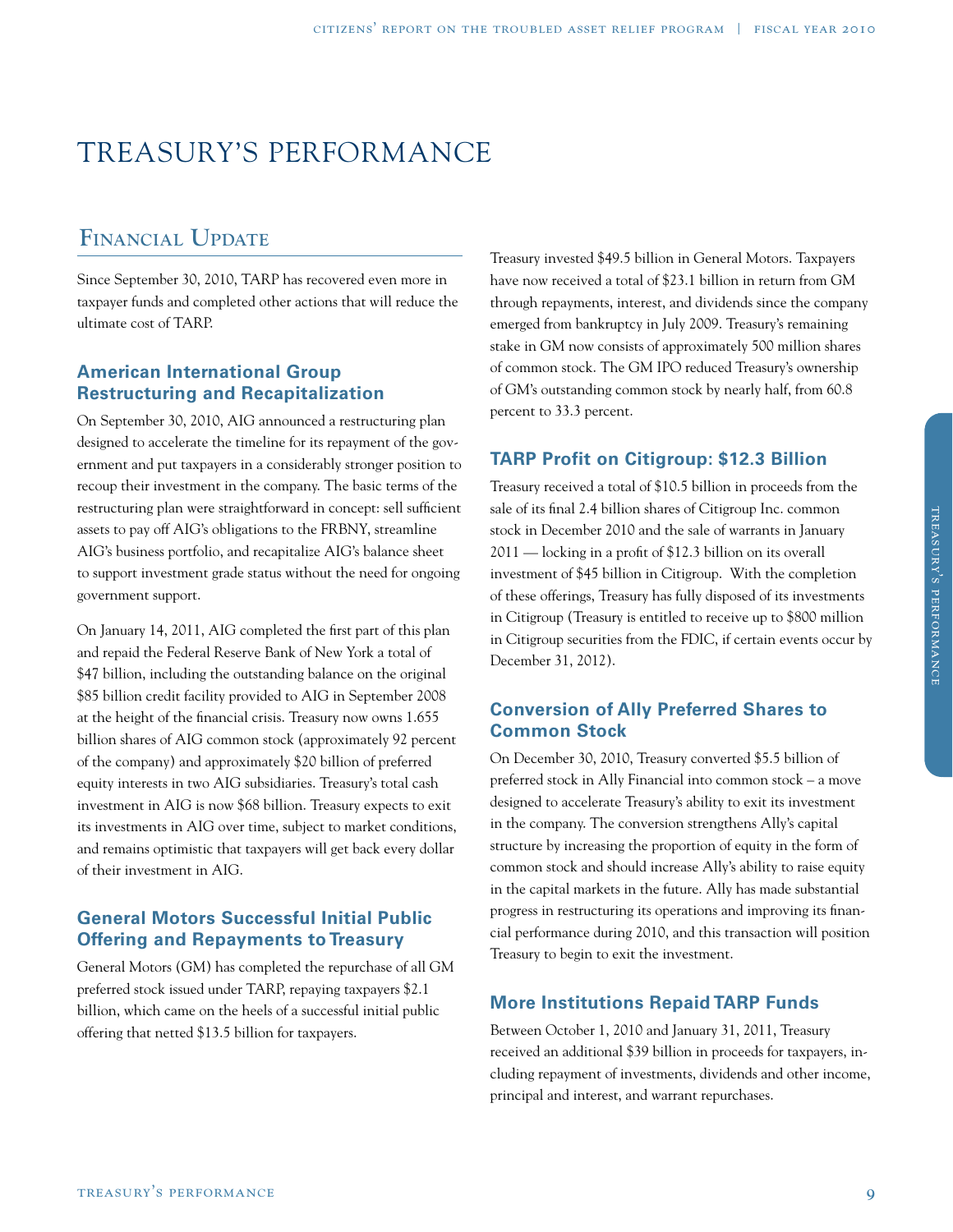### **Management Highlights**

Less than two-and-a-half years after its creation, TARP has done its part to help stabilize the financial system and put the economy in a better position to confront the challenges that lie ahead. As of January 31, 2011, more than \$235 billion of TARP funds have been repaid and the total estimated lifetime cost of TARP has been cut by more than three-fourths, to less than \$50 bilion.

In its first year of operation, TARP's financial statements received an unqualified ("clean") audit opinion from its auditors, the Government Accountability Office (GAO), and a separate "clean" report on internal control over financial reporting found no material weaknesses — unprecedented achievements for a start-up operation with an extraordinary emergency mission. As a result of these efforts, Treasury received a Certificate of Excellence in Accountability Reporting (CEAR) from the Association of Government Accountants. TARP's FY 2010 financial statements likewise received an unqualified opinion from the GAO.

TARP has been subjected to unprecedented oversight since its inception. The Emergency Economic Stabilization Act of 2008 established four separate oversight avenues for TARP: the Financial Stability Oversight Board ("FinSOB"); specific responsibilities for the Government Accountability Office ("GAO"); the Special Inspector General for TARP ("SIGTARP"); and the Congressional Oversight Panel ("COP").

Treasury cooperates with each oversight body's efforts to review TARP programs and to produce periodic audits and reports. On average, Treasury responds to approximately 85 requests for information per month (more than 4 per business day) by these entities. To date, Treasury also has responded to 72 reports from GAO, COP, and SIGTARP; and Treasury has participated in at least 25 Congressional hearings on TARP. Individually and collectively, the work performed by TARP's oversight bodies has made and continues to make important contributions to the development, strengthening, and transparency of TARP programs.

In an ongoing effort to make the operations of TARP as transparent as possible, Treasury regularly provides comprehensive information to the public so that the American taxpayer can better understand the status of our programs. Treasury posts on our website every TARP investment agreement and contract, all program guidelines and application materials, procurement contracts, and other material pertaining to the program. Other reports include:

- A monthly report to Congress that details how TARP funds have been used, the status of recovery of such funds by program, and periodic information on the estimated cost of TARP;
- A monthly housing report containing detailed metrics on the housing programs;
- A quarterly report on the PPIP program that provides detailed information on the funds, their investments, and returns;
- • A report on each transaction (such as an investment in or repayment by an institution) within two business days of completing the transaction;
- • A monthly report that details all dividend and interest payments;
- • Periodic reports on the sale of warrants, which includes information on auctions as well as on how the sale price was determined in the case of any repurchase of warrants by a TARP recipient; and
- • Monthly lending and use of capital surveys that contain detailed information on the lending and other activities of banks that have received TARP funds.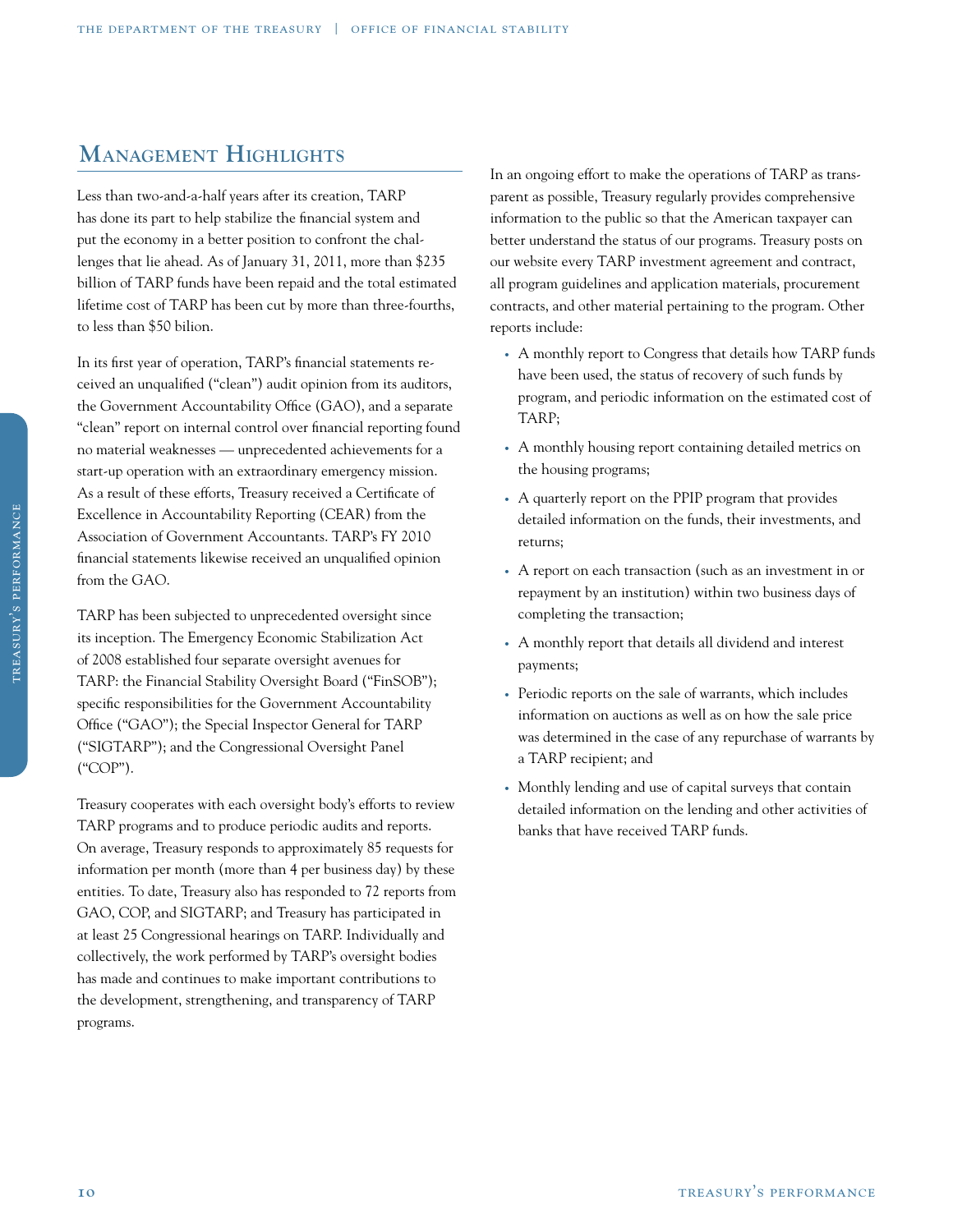## ABOUT THE OFFICE OF FINANCIAL STABILITY

The Office of Financial Stability (OFS) is headed by the Assistant Secretary for Financial Stability, appointed by the President with the advice and consent of the Senate. Reporting to the Assistant Secretary for Financial Stability are six major organizations: the Chief Investment Officer, the Chief Financial Officer, the Chief of Operations, the Chief of Homeownership Preservation, the Chief Reporting Officer, and the Chief of OFS Internal Review. A Chief Counsel's Office reports to the Assistant Secretary and to the Office of the General Counsel in the Department of Treasury. OFS is not envisioned as a permanent organization, so to the maximum extent possible when economically efficient and appropriate, OFS utilizes private sector expertise in support of the execution of TARP programs. The OFS organization chart is shown below.



- The Office of the Chief Investment Officer (CIO) develops programs and manages all investments made pursuant to EESA, other than TARP housing programs.
- The Office of the Chief Financial Officer (CFO) performs budget formulation and execution, cash management, accounting, financial systems, financial reporting, program and internal metrics analytics, modeling cash flows, and internal controls.
- • The Office of the Chief of Operations develops the operating infrastructure and manages internal operations in Treasury.
- • The Office of the Chief of Homeownership Preservation identifies opportunities to help homeowners and overseeing homeownership programs while also protecting taxpayers.
- The Office of Internal Review (OIR) identifies the most significant risks TARP faces, both internally and externally, and validates and monitors TARP recipient and external entity compliance with various statutory and regulatory requirements.
- The Office of the Chief Reporting Officer helps keep the public informed by preparing reports on TARP activities and is responsible for ensuring that OFS meets its statutory reporting obligations as required by EESA. The office is also responsible for correspondence from Member of Congress and their constituents.
- The Office of the Chief Counsel reports functionally to the Office of General Counsel at Treasury and provides legal advice to the Assistant Secretary. The Office is involved in the structuring of OFS programs and activities to ensure compliance with EESA and with other laws and regulations. The office also coordinates Treasury's work with its four external oversight entities including the GAO, the Special Inspector General for TARP, the Congressional Oversight Panel, and the Financial Stability Oversight Board.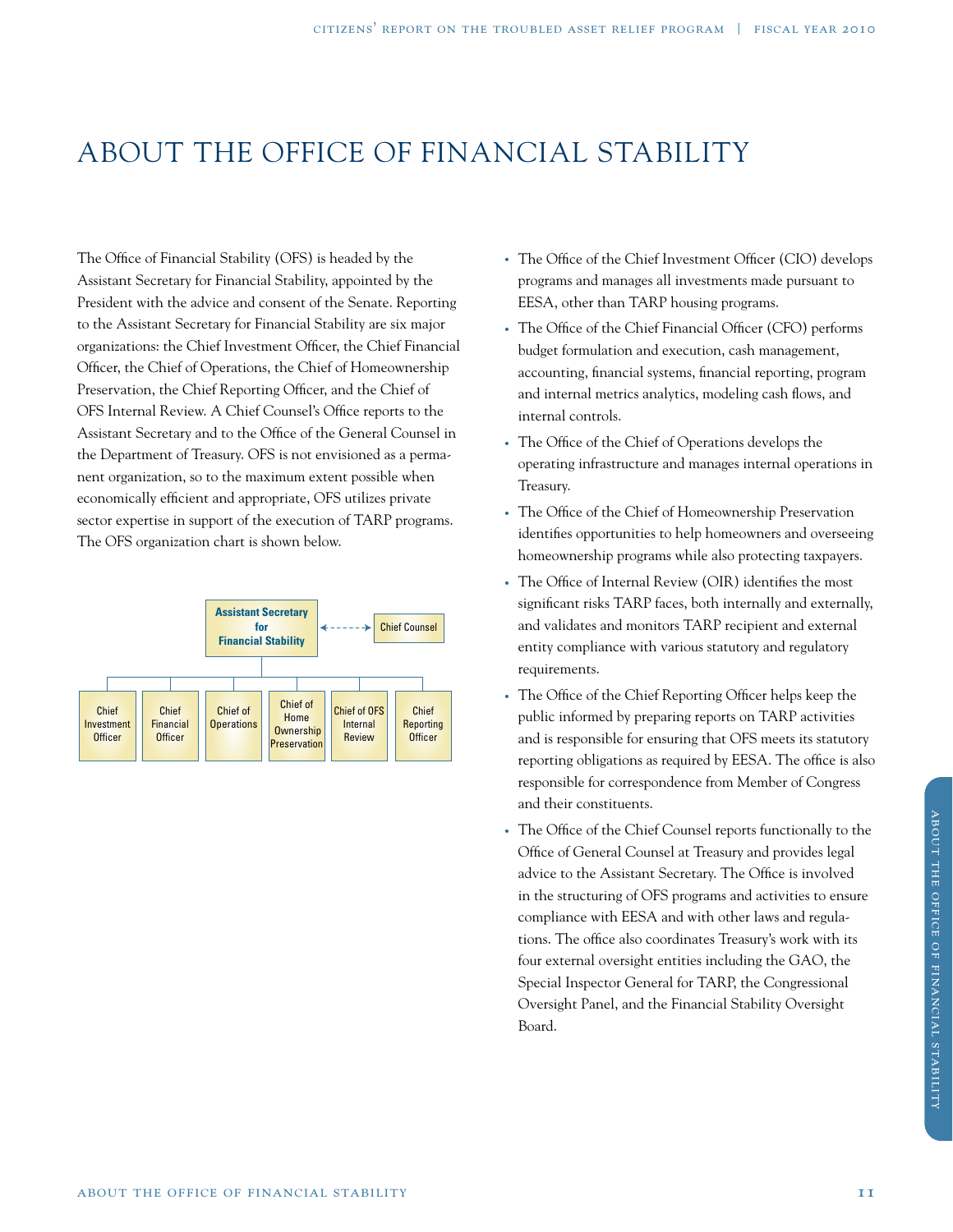## CHALLENGES/EXPECTATIONS FOR 2011

Even though the most dangerous phase of the financial crisis is behind us, we still have substantial work to do. There is still work to be done in managing our remaining TARP commitments. Treasury's goal has always been to exit investments as soon as practicable to remove Treasury as a shareholder, eliminate or reduce Treasury exposure, return TARP funds to reduce the federal debt, and encourage private capital formation to replace federal government investment. But we must balance the desire to exit quickly with the obligation to be the best possible stewards of taxpayers' dollars.

While most of the largest banks have repaid their obligations to TARP, we still have investments in 564 CPP banks. We will work with these institutions, and their regulators, to recover our investments over time. We will also work to ensure that restructuring plans for our investments in AIG and the auto industry are executed successfully. And we will continue to be transparent in all of our efforts.

And while TARP programs have made a difference, the housing market is still weak. The TARP housing programs will continue to require substantial oversight of mortgage servicers to ensure that these initiatives are effectively implemented and reach as many eligible homeowners as possible in a manner that safeguards taxpayer resources.

The ultimate cost of TARP will depend on how financial markets and the economy perform in the future. Five TARP programs, the Capital Purchase Program, the AIG Investment Program, the Automotive Industry Financing Program, the Public-Private Investment Program and the Treasury Housing Programs under TARP each have \$10 billion or more still committed. However, as previously mentioned, it is possible that when all is said and done the cost of TARP may be no greater than the amount spent on the program's housing initiatives while the remainder of the programs under TARP — the investments in banks, AIG, credit markets, and the auto industry — will likely result in very little or no cost to the American taxpayer.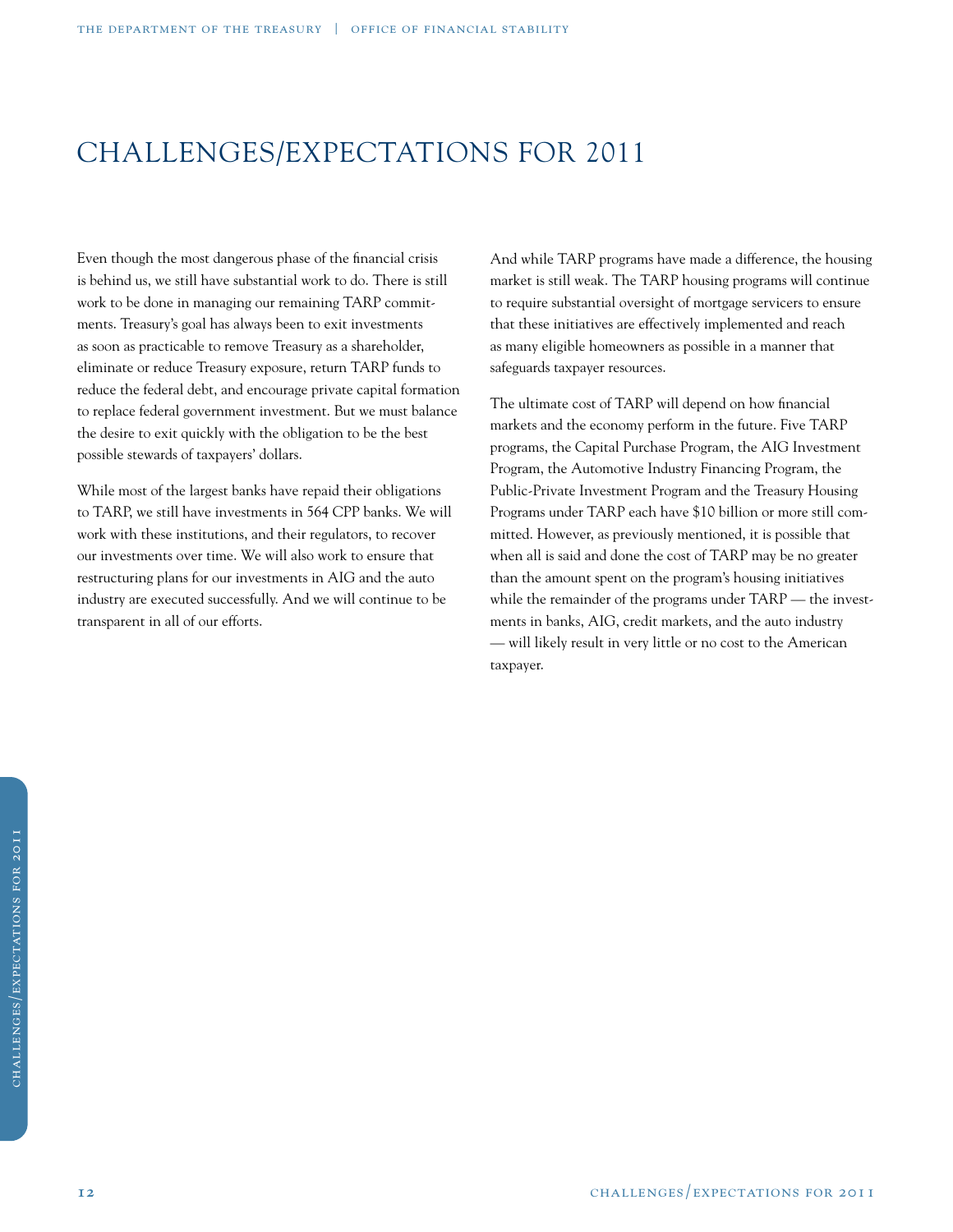